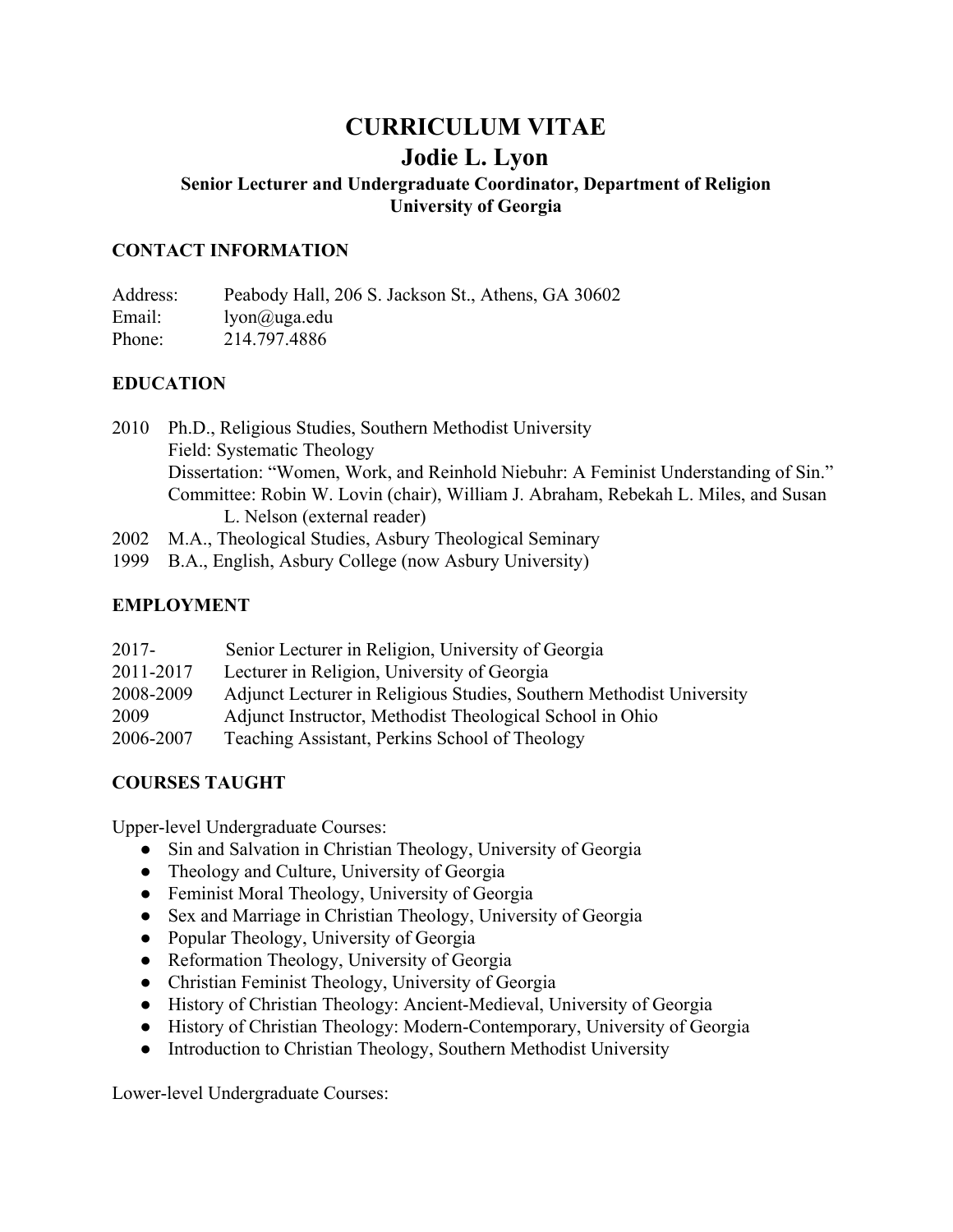- Introduction to Religious Thought, University of Georgia
- Introduction to Religious Thought (Honors), University of Georgia
- Judaism, Christianity, and Islam, University of Georgia
- Judaism, Christianity, and the Bible, Southern Methodist University

Online Courses:

● Introduction to Religious Thought, University of Georgia

Graduate Courses:

- Introduction to Theology, Methodist Theological School in Ohio
- Interpretation of the Christian Message (as a TA), Perkins School of Theology

## **TEACHING HONORS**

2015 Nominee, Outstanding Undergraduate Teaching Award, Franklin College, University of Georgia 2014 Professor of the Month, August, Georgia Alpha Chapter of Pi Beta Phi, University of Georgia 2012 Invited Guest, New Teachers Dinner, Wabash Center

### **RESEARCH FELLOWSHIPS & HONORS**

| 2015      | Wesleyan Studies Summer Seminar, June 1-25, Asbury Theological Seminary.     |
|-----------|------------------------------------------------------------------------------|
|           | Research project: "The Centrality of Divine Goodness in John Wesley's        |
|           | Theology"                                                                    |
| 2009-2010 | Schubert M. Ogden Dissertation Fellowship, Southern Methodist University     |
| 2009-2010 | Dedman College Dissertation Fellowship, Southern Methodist University        |
| 2008-2010 | Dempster Graduate Fellowship, General Board of Higher Education and Ministry |
|           | of the United Methodist Church (received two consecutive years)              |
| 2005-2010 | Graduate Program in Religious Studies Fellowship, Southern Methodist         |
|           | University (received five consecutive years)                                 |
| 2001      | International Society of Theta Phi, Asbury Theological Seminary              |

#### **ACADEMIC & PROFESSIONAL SERVICE**

| 2021      | Committee Member, Department Head Search Committee, Department of             |
|-----------|-------------------------------------------------------------------------------|
|           | Religion, University of Georgia                                               |
| 2020-     | Undergraduate Coordinator, Department of Religion, University of Georgia      |
| 2015-     | Co-Chair, Teaching and Learning Religion Section, Southeastern Commission for |
|           | the Study of Religion                                                         |
| 2015-2018 | Organizer and Host, Departmental Graduation Reception, University of Georgia  |
| 2014-2019 | Steering Committee, Niebuhr Society, American Academy of Religion             |
| 2011-2016 | Undergraduate Assessment Committee, University of Georgia                     |
| 2011-2016 | Departmental Graduation Planning Committee, University of Georgia             |
| 2009-2010 | Field Examination Review Committee, Graduate Program in Religious Studies,    |
|           |                                                                               |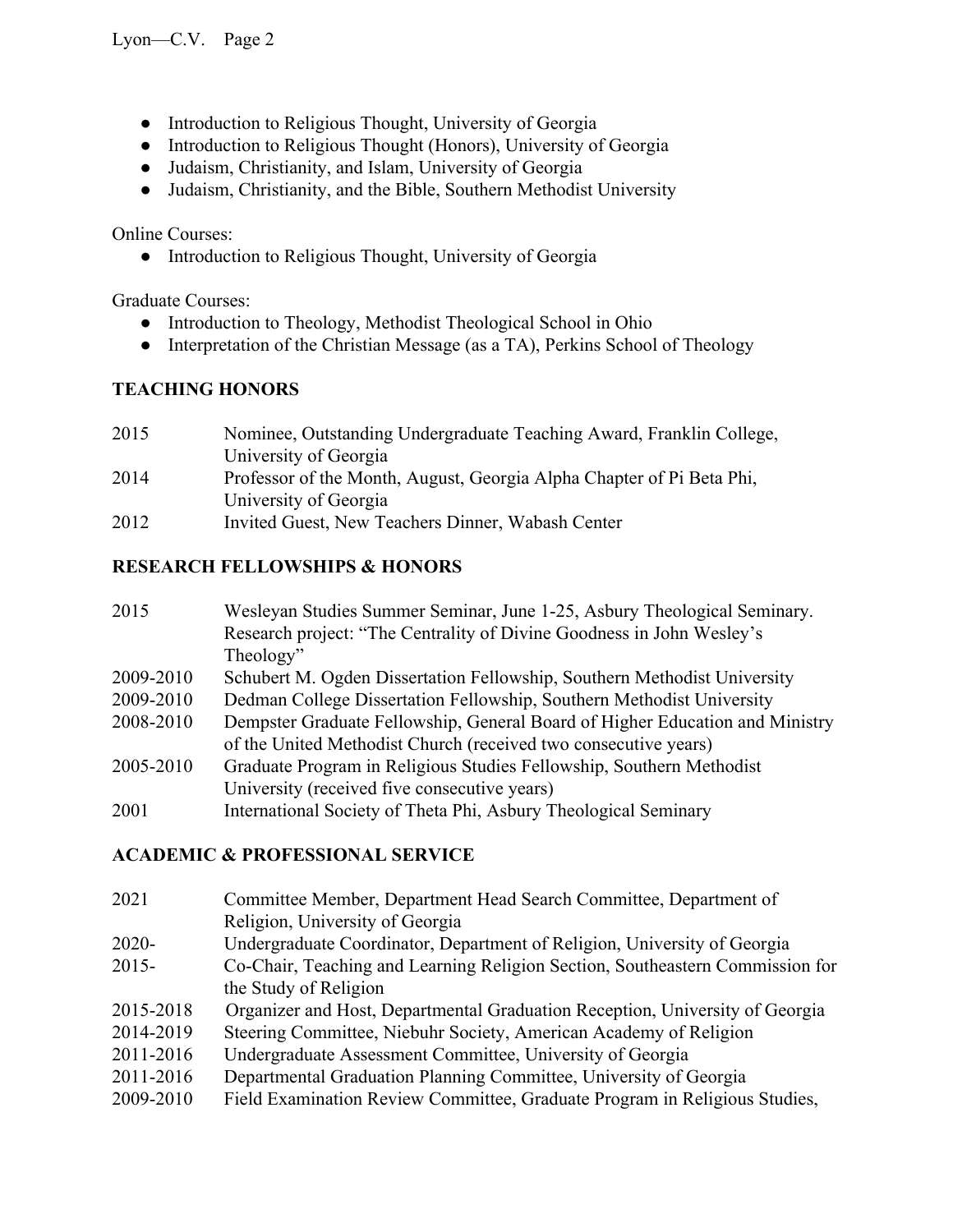|           | Southern Methodist University                                                 |
|-----------|-------------------------------------------------------------------------------|
| 2006-2008 | Steering Committee, Graduate Program in Religious Studies, Southern           |
|           | Methodist University                                                          |
| 2007-2008 | Graduate Student Organization Steering Committee, Graduate Program in         |
|           | Religious Studies, Southern Methodist University                              |
| 2007-2008 | Interview panel for prospective candidates, Old Testament/Hebrew Bible Search |
|           | Committee, Perkins School of Theology                                         |
| 2004-2006 | Assistant, Community Life 328, Asbury Theological Seminary                    |

## **PUBLICATIONS**

- Handbook Chapter, "Eschatology," *The Oxford Handbook on Reinhold Niebuhr*, edited by Robin Lovin and Joshua Mauldin (Oxford: Oxford University Press, 2021)
- Book Chapter, "The Humble Place of Humility in Reinhold Niebuhr's Ethics," *Paradoxical Virtue: Reinhold Niebuhr and the Virtue Tradition*, edited by Kevin Carnahan and David True (New York: Routledge, 2020)
- Articles, "Sin" and "Work," *Common English Bible: Women's Study Bible* (Nashville: Abingdon Press, 2016).
- Article, "Pride and the Symptoms of Sin," *Journal of Feminist Studies in Religion* 28, no. 1 (Spring 2012)
- Article, "Compatibilist or Modified Libertarian? Augustine on Free Will," *Perkins Student Journal*, 2006-2007

## **PRESENTATIONS ON TEACHING**

- "Motivating Students as Readers," co-presenter with Ingie Hovland to the Writing Intensive Program (WIP) faculty orientation, University of Georgia, August 13, 2020
- "How Do I Get Students to Read?" co-presenter with Ingie Hovland, AAR/SBL Southeastern Regional Meeting, University of Georgia, March 1, 2020
- Panel Convener & Moderator, "Teaching with Heart and Soul? The Role of Personal Religious Beliefs in Teaching," AAR/SBL Southeastern Regional Meeting, March 5, 2016
- Panelist, "Women in the Classroom," Interdisciplinary Research Conference, University of Georgia, February 5, 2016
- "Pedagogy and the Religious Studies Course," co-presenter with Robert Foster, Graduate Program in Religious Studies' Professional Development Series, Southern Methodist University, November 12, 2009

## **CONFERENCE PAPERS & PRESENTATIONS**

- "Changing Minds by Changing Ethical Frameworks: Thinking Teleologically About Sex," Post-Way-Forward Gathering of United Methodist Scholars, August 7-8, 2019
- "Self-Interested Selflessness: A Niebuhrian Critique of David Brooks," Invited Panelist, Christian Scholars' Conference, June 5-7, 2019
- Response Paper, joint meeting of the Niebuhr Society and the Kierkegaard Group, American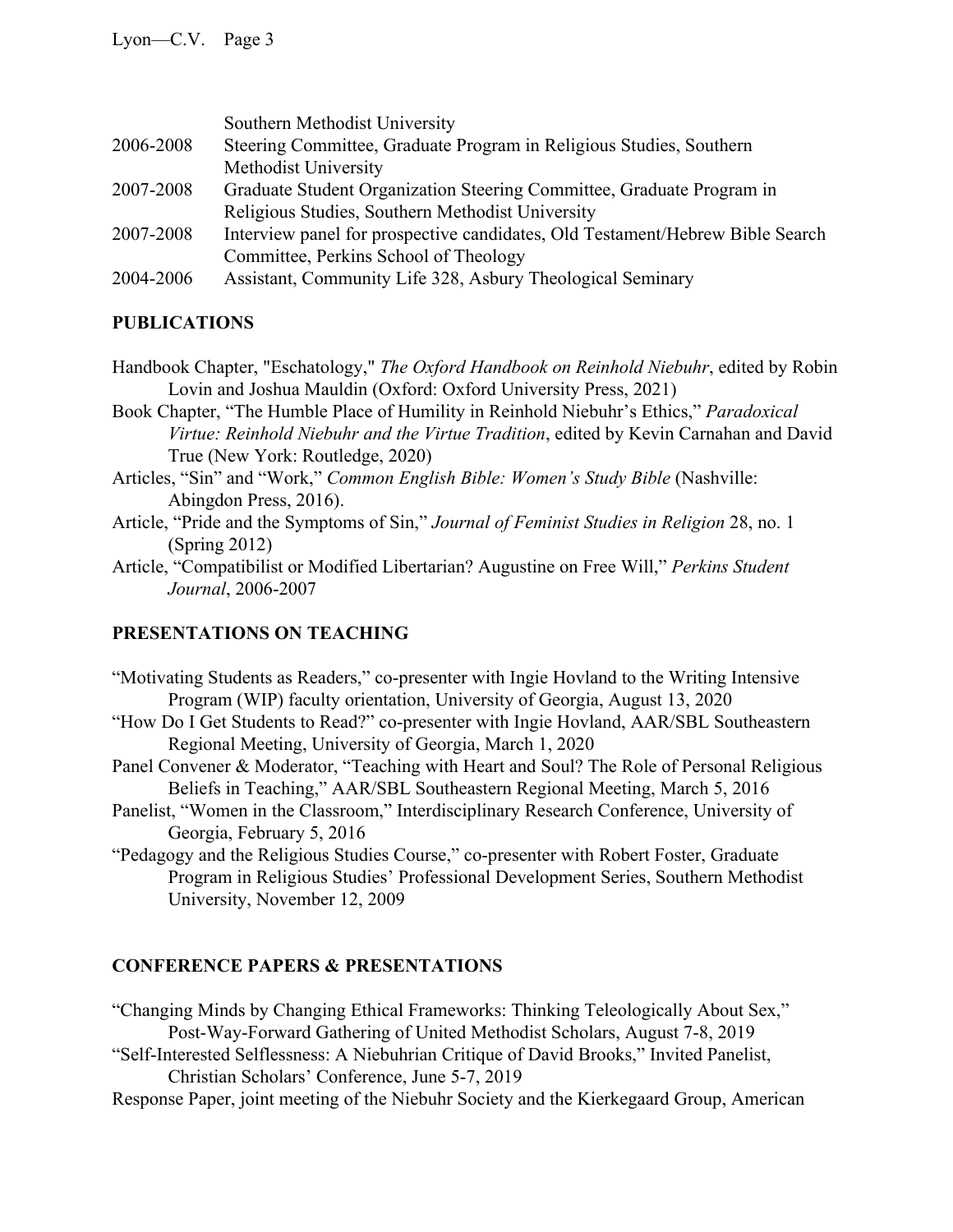Academy of Religion annual meeting, November 22-26, 2014

- "A Wesleyan Heathen's Approach to Atonement Theory," Wesleyan Theological Society Annual Meeting, March 7-8, 2014
- "A Niebuhrian Doctrine of Sin as Roadmap for Navigating Gender Reconciliation in the Church," Christian Scholars' Conference, June 7-9, 2012
- "Pride and Prejudice: Why Niebuhr Actually Got it Right," Southwest Commission on Religious Studies (American Academy of Religion regional meeting), March 13, 2010
- "Can a Theory of Causation Solve the Augustinian-Pelagian Debate?" Dallas Socratic Society, February 9, 2009

### **FACULTY DEVELOPMENT IN TEACHING**

"Preparing to Pivot," CTL self-paced online course, University of Georgia, July 2020

- "Online Engagement: How to Do Discussions Well & Why They Aren't Enough," CTL Workshop, University of Georgia, June 2020
- "Framing Online Assessments," CTL workshop, University of Georgia, May 2020
- "How to Create Content for Your Online Course," CTL workshop, University of Georgia, May 2020
- "Elements of Good Online Learning," CTL workshop, University of Georgia, May 2020
- Member of Faculty Learning Community, "Are They Even Reading? Strategies to Support Students as Readers Across the Disciplines," led by Ingie Hovland and Lindsey Harding, August 2019-May 2020
- "Technology in the Classroom: New Resources for Flipped and Online Classes," workshop sponsored by the Center for Teaching and Learning, University of Georgia, April 20, 2016
- "Writing (and Rewriting) Multiple-Choice Test Items," workshop sponsored by the Center for Teaching and Learning, University of Georgia, October 6, 2014
- "Active Learning with Large Classes: Strategies That Work Better with 100 Students than 10
- Students," John Knox, Speaker's Series, sponsored by the Center for Teaching and Learning, University of Georgia, March 18, 2014
- Religious Site Visit Workshop, sponsored by the Wabash Center, Georgia Perimeter College, Dunwoody, GA, October 25, 2013

## **ACADEMIC (NON- CONFERENCE) LECTURES & PRESENTATIONS**

- "Great (Gendered) Expectations: Analyzing Christian Advice Books," Friday Speaker's Series sponsored by the Women's Studies Program, University of Georgia, September 28, 2018
- "Letting Go of Bibleman: Embracing Luther as Theologian," Martin Luther, 500 Years Later: A Roundtable, University of Georgia, October 24, 2017.
- "Feminism and Christianity," Women's Studies Student Organization meeting, University of Georgia, October 17, 2017.
- "Christian Sexism: Promoting Men by Demoting Jesus," Friday Speaker's Series sponsored by the Women's Studies Program, University of Georgia, November 18, 2013
- "From 1 to 15,000: The Story of Christian Denominations," lecture to student group The